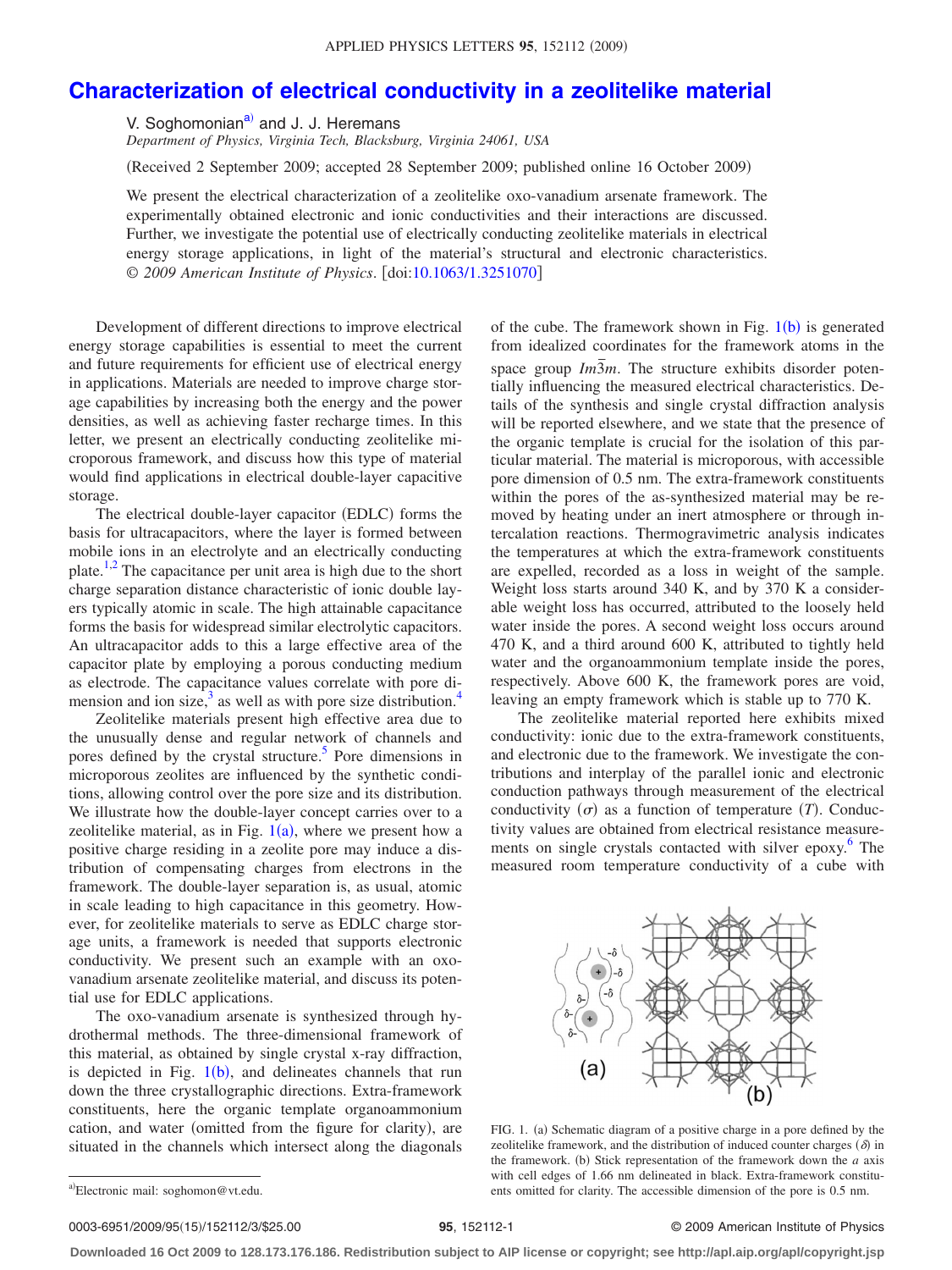<span id="page-1-0"></span>

FIG. 2. *T* dependence of the total conductivity  $\sigma_{\text{tot}}(\star)$ , electronic conductivity  $\sigma_{el}$  ( $\blacksquare$ ), and ionic conductivity  $\sigma_{ion}$  ( $\triangle$ ), in a semilog plot. Measured are  $\sigma_{\text{tot}}$  and  $\sigma_{\text{el}}$ , while  $\sigma_{\text{ion}}$  is obtained by the difference between  $\sigma_{\text{tot}}$  and  $\sigma_{\text{el}}$ . An exponential *T* dependence of  $\sigma_{el}$  is observed.

~50  $\mu$ m edge is  $\sigma$ =3.3 × 10<sup>-8</sup>  $\Omega$ <sup>-1</sup> cm<sup>-1</sup>. The contribution of the ionic conductivity  $(\sigma_{\text{ion}})$  may be obtained by subtracting the electronic conductivity  $(\sigma_{el})$  due to the empty framework from the total conductivity  $(\sigma_{\text{tot}})$ , as seen in Fig. [2,](#page-1-0) since both the parallel electronic and ionic conductivities contribute to  $\sigma_{\text{tot}}$ , attributable respectively to the framework and the extra-framework constituents (here water plus orga-noammonium ions). In Fig. [2](#page-1-0) we plot the various  $\sigma$ , as  $log(\sigma)$  versus *T*. Initially,  $\sigma_{\text{ion}}$  ( $\triangle$ ) increases as *T* increases, but, around 380 K, the trend levels off. Indeed,  $\sigma_{\text{ion}}$  is influenced by the loss of extra-framework ions resulting in a decrease in protonic conduction and a hydration-dependent change in ion mobility.<sup>7,[8](#page-2-7)</sup> Deriving reliable values of  $\sigma_{\text{ion}}$ above 380 K is further influenced by the fact that at higher *T*,  $\sigma_{el}$  ( $\blacksquare$ ) eventually dominates  $\sigma_{tot}$  ( $\bigstar$ ). Reliable measurements of  $\sigma_{\text{ion}}$  extend to 420 K only, although  $\sigma_{\text{ion}}$  is obtained up to 465 K. In short, for  $T > 380$  K, the measured  $\sigma_{\text{tot}}$  is dominated by the electronic contribution, while at low *T*,  $\sigma_{\text{tot}}$ is dominated by the ionic contribution. The decrease in water and organoammonium ions at the higher *T* influences  $\sigma_{el}$ , as  $\sigma_{el}$  then, within the accuracy of the data, increases above the value obtained for the full framework. Hence, both conduction mechanisms are interdependent, as expected if the presence of extra-framework ions leads to more localized electronic states, reducing the mobility. Below we investigate  $\sigma_{el}$ in additional detail.

To access electronic transport, measurements were performed on the empty framework, namely material where the extra-framework constituents are expelled from the pores under a thermal treatment. As mentioned above, when the material is heated up to 600 K, the extra-framework constituents, here water plus organoammonium, are expelled yielding an empty framework. The framework is backfilled with  $N_2$  and kept under an overpressure of  $N_2$  to avoid reoccupation of the channels with water for subsequent measurements. The variation in  $\sigma_{el}$  as a function of *T* for the oxovanadium arsenate empty framework is depicted in Fig. [2](#page-1-0) by the  $\blacksquare$  and solid line. We observe  $\sigma_{el}$  increasing exponentially with increasing *T*, indicative of nonmetallic conduction. The *T* dependence does not follow standard expressions for onedimensional, two-dimensional or three-dimensional Mott variable range hopping,  $9,10$  $9,10$  or for activation across an energy gap, excluding these known mechanisms of electron transport even when accounting for the effective dimensionality (one, two, or three) of electron dynamics in the framework.

<span id="page-1-1"></span>

FIG. 3. *T* dependence of  $\sigma_{\text{ion}}$ , plotted as  $T^{3/2}\sigma_{\text{ion}}$  vs  $1/T$ , as the best fit to the data for 290 K $\leq T \leq 380$  K. The slope yields an activation energy for hopping of ions within the pores and channels of the framework, here with a value of 0.50 eV.

Electronic conductivity in the material is likely influenced by coupling to the ionic degrees of motion, with polaronlike contribution.<sup>11[,12](#page-2-11)</sup> However, a detailed model must await further experiments on this class of materials.

Next, we investigate the ionic contribution, defined as  $\sigma_{\text{ion}} = \sigma_{\text{tot}} - \sigma_{\text{el}}$ . Figure [3](#page-1-1) depicts the *T* dependence of  $\sigma_{\text{ion}}$ , and we plot the data up to 420 K. Above 380 K,  $\sigma_{ion}$  saturates to a near constant value as discussed in relation to Fig. [2,](#page-1-0) as extra-framework constituents (water plus organoammonium) are expelled from the framework. Here we focus our discussion of the dependence on *T* to  $T \leq 375$  K. A simple Arrhenius-activated model of ionic transport<sup>7,[8,](#page-2-7)[13](#page-2-12)</sup> does not fit well. A better fit is obtained if we consider channeling of ions through a sublattice of attachment sites in the framework, through a mechanism that at least includes phonon-assisted hopping.<sup>11,[14](#page-2-13)</sup> Theoretically,  $\sigma_{\text{ion}}$  then obeys  $T^{3/2} \sigma_{\text{ion}}$  $\propto$ exp( $-E_A/k_B T$ ), where  $E_A$  denotes a characteristic activation energy required for ion hopping from attachment site to attachment site. $11,14$  $11,14$  This relation is borne out experimentally with  $E_A \approx 0.50$  eV, and indeed physically leads to an acceptable picture of ion conduction in zeolitelike materials, where channels and attachment sites can be identified within the framework.

The oxo-vanadium framework is robust toward intercalation. The organoammonium cation may be exchanged with inorganic cations, and e.g., the  $K^+$  exchanged framework exhibits no change in its crystalline framework as determined by single crystal x-ray diffraction. The robustness of the framework, coupled with the electronic characteristics observed, yield a good candidate for EDLC applications. In a capacitor, the stored energy *U* is expressed by  $U = \frac{1}{2}CV^2$  $=\frac{1}{2}QV$ , where *C* is the capacitance, *Q* the stored charge, and *V* the voltage. A high *Q* per material volume is an advantage, realized by the high pore density in a zeolitelike material. Equivalently, *U* increases when *C* increases, and a high *C* is realized in zeolitelike EDLCs by the electrical double-layer storage and high effective area.<sup>2</sup> Thus an electrically conducting zeolitelike material would allow for a substantial increase in *U* over presently available materials.

In Fig. [4](#page-2-14) we present a schematic concept of an EDLC with two conducting oxo-vanadium arsenate frameworks attached to an external voltage source. An ion membrane is located in between, permeable to the electrolyte ions. One framework is positively charged and hosts negative ions inside its structure, the other vice versa. In series, they form a storage capacitor  $\frac{1}{2}C$ . We note that charging and discharging

**Downloaded 16 Oct 2009 to 128.173.176.186. Redistribution subject to AIP license or copyright; see http://apl.aip.org/apl/copyright.jsp**